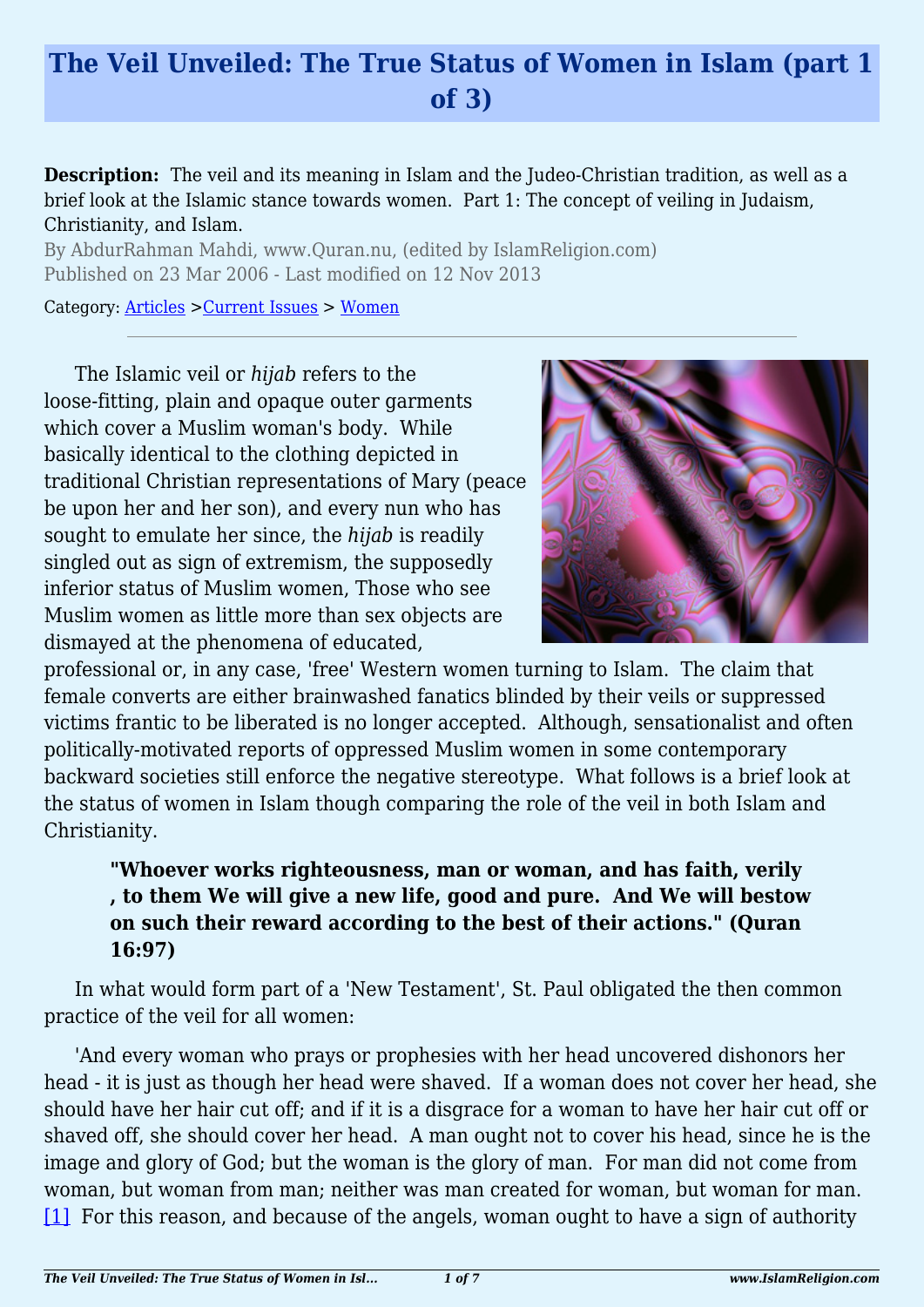on her head.' (I Corinthians 11:4-10)

St. Tertullian (the first man to formulate the Trinity), in his treatise, *On the Veiling of Virgins*, even obliged its use at home: 'Young women, you wear your veils out on the streets, so you should wear them in the church; you wear them when you are among strangers, then wear them among your brothers.'

So Islam didn't invent the veil, it merely endorsed it. However, while Paul presented the veil as a sign of man's authority, Islam clarifies that it is simply a sign of faith, modesty and chastity which serves to protect the devout from molestation.

### **"O Prophet! Tell your wives and daughters and the believing women that they should cast their c1oaks over their bodies (when outdoors) so that they be recognized as such (decent, chaste believers) and not molested..." (Quran 33:59)**

The 19th century Orientalist, Sir Richard Burton, observed how:

'The women who delight in restrictions which tend to their honor, accepted it (the veil) willingly and still affect it, they do not desire a liberty or rather a license which they have learned to regard as inconsistent with their time-honored notions of feminine decorum and delicacy. They would think very meanly of a husband who permitted them to be exposed, like hetaerae, to the public gaze.'

In truth, the Muslim's veil is but one facet of her noble status a status due in part to the tremendous responsibility that is placed upon her. Simply put, woman is the initial teacher in the building of a righteous society. This is why from the most important individual obligations upon a person is to show gratitude, kindness and good companionship to their mother. Once, the Prophet Muhammad, may the mercy and blessings of God be upon him, was asked:

"O Messenger of God! Who from amongst mankind warrants the best companionship from me? 'The Prophet replied: 'Your mother.' The man asked: 'Then who?' The Prophet said: 'Your mother.' The man asked: 'Then who?' The Prophet repeated: 'Your mother.' Again, the man asked: 'Then who?' The Prophet finally said: '(Then) your father." (*Saheeh Al-Bukhari, Saheeh Muslim*)

While the mother is given precedence over and above the father in kindness and good treatment, Islam, like Christianity, teaches that God designated man to be the natural head of the household.

# **"...And they (women) have rights (over their husbands) similar (to the rights of their husbands) over them according to what is equitable. But men have a degree (of responsibility) over them..." (Quran 2:228)**

<span id="page-1-1"></span><span id="page-1-0"></span>In Islam, man's authority is in proportion to his socio-economic responsibilities, [2] responsibilities which reflect the psychological and physiological differences with which God created the sexes.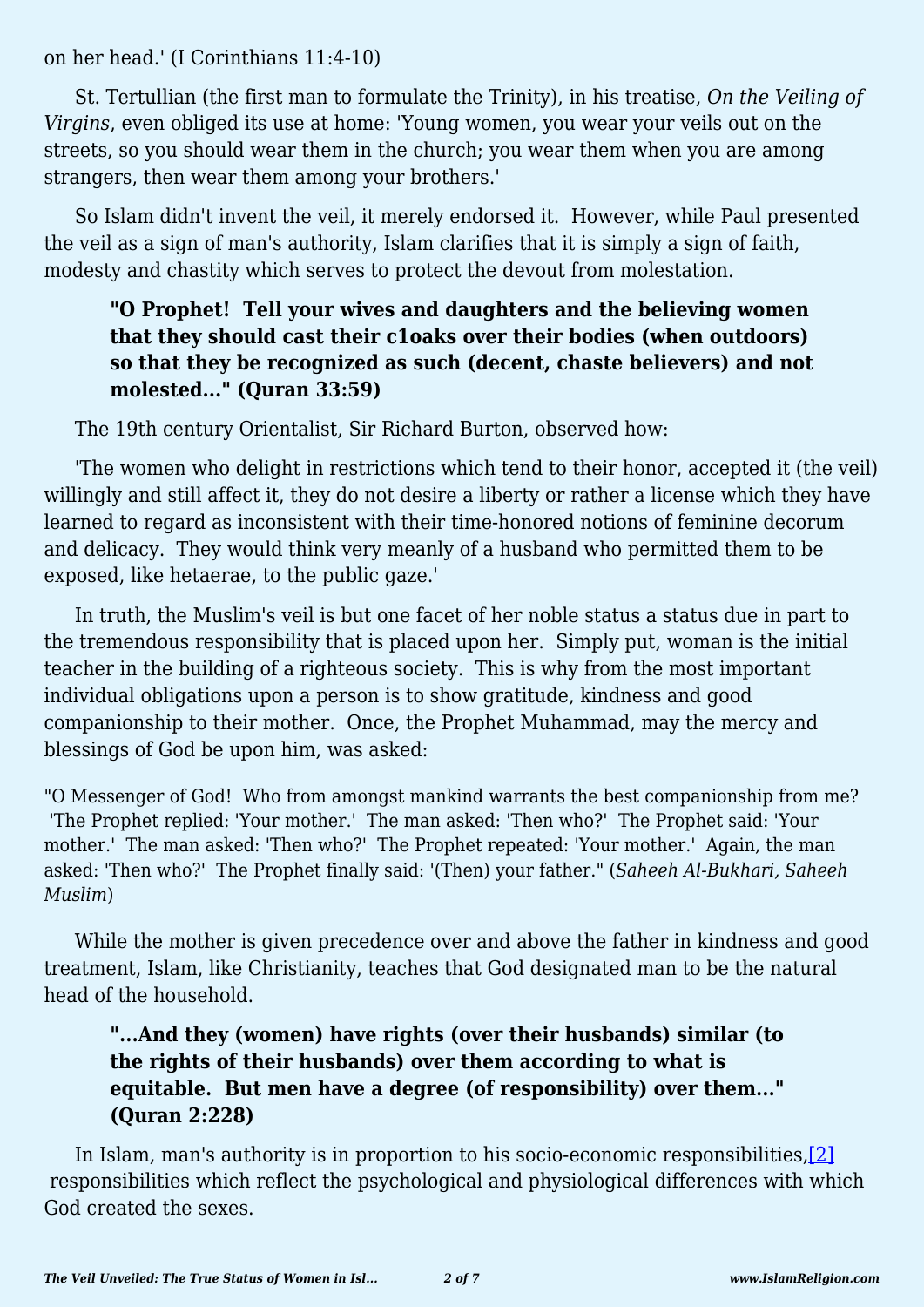# **"...And the male is not like the female..." (Quran 3:36)[\[3\]](#page-2-2)**

Marriage is the means by which both sexes can fulfill their different but complementary and mutually beneficial roles.

Endnotes:

<span id="page-2-0"></span>[\[1\]](#page-0-0) Islam teaches that God is not a man, but the Creator of man (and woman); and He created both sexes for one noble purpose: **"I have not created jinn (spirits) and humans except that they may worship and serve Me (alone)." (Quran 51:56)**

<span id="page-2-1"></span>[\[2\]](#page-1-0) Hence, the Muslim man is granted a greater share of inheritance than the woman. He is legally bound to provide for and maintain all the females of the household from his personal wealth while the woman's wealth is hers alone to spend, invest or save as she pleases.

<span id="page-2-2"></span>[\[3\]](#page-1-1) Dr. Alexis Carrel, the French Noble Laureate, reinforces this point when he writes: 'The difference existing between man and woman do not come from the particular form of the sexual organs, the presence of the uterus, from gestation or from the mode of education. They are of a more fundamental impregnation of the entire organism ... Ignorance of these fundamental facts has led promoters of feminism to believe that both sexes should have the same powers and the same responsibilities. In reality, woman differs profoundly from man. Every one of the cells of her body bears the mark of her sex. The same is true of her organs and, above all, of her nervous system. Physiological laws ... cannot be replaced by human wishes. We are obliged to accept them just as they are. Women should develop their aptitudes in accordance with their own nature, without trying to imitate males.' (Carrel, Man and the Unknown, 1949:91)

# **The Veil Unveiled: The True Status of Women in Islam (part 2 of 3)**

**Description:** The veil and its meaning in Islam and the Judeo-Christian tradition, as well as a brief look at the Islamic stance towards women. Part 2: Women in relation to sex, education, and the original sin in Judaism, Christianity, and Islam.

By AbdurRahman Mahdi, www.Quran.nu, (edited by IslamReligion.com) Published on 23 Mar 2006 - Last modified on 22 Jun 2010

Category: [Articles](http://www.islamreligion.com/articles/) >[Current Issues](http://www.islamreligion.com/category/83/) > [Women](http://www.islamreligion.com/category/101/)

**"And among His signs is that He created for you mates from among yourselves; that you may dwell with them in serenity and tranquility. And He has put love and compassion between your hearts. Truly in that are signs for those who reflect." (Quran 30:21)**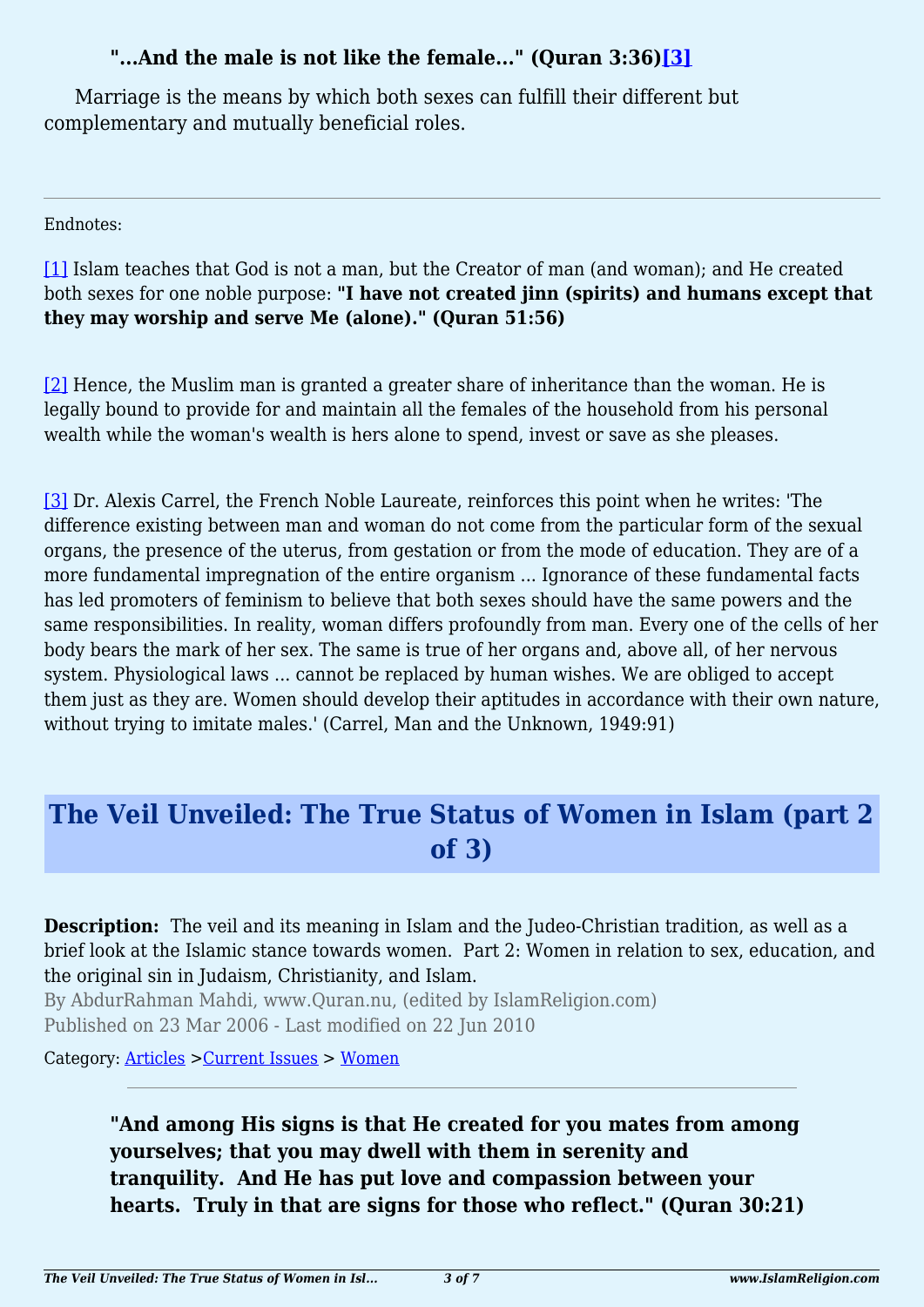'Islam's appeal, wherever it has triumphed, has been in its simplicity. It requires submission to some basic, straightforward rules which are easily kept, and in return it offers that most wonderful and rare commodity, peace of mind ... its discipline, safety and certainties have an appeal for girls lost in the churning seas of permissiveness, whose own families have been weakened by the crumbling of the two-parent family, the absence of fathers and the impermanence of husbands, if there are husbands in the first place rather than boyfriends and "baby-fathers". And in most societies it is the women who sustain religions in the home and among children.' (Peter Hitchens, Will Britain Convert to Islam? Mail on Sunday, 2/11/03)

#### **"...They (your wives, O men) are a garment for you and you (men) are a garment for them..." (Quran 2:187)**

Sex itself is not taboo in Islam. On the contrary, lawful sexual relations are regarded as deeds of charity! Renowned scholar and former nun, Karen Armstrong, writes:

'Mohammed certainly did not think that women were sexually disgusting. When his wife had her period he used to make a point of reclining in her lap, of taking his prayer mat from her hand, saying for the benefit of his disciples, "Your menstruation is not in your hand." He would drink from the same cup, saying, "Your menstruation is not on your lips" ... The harsh sexual punishments meted out to sexual offenders in some Islamic countries is because sexuality is valued and the ideal has been debased, not, as in the past in the West, because sexuality is abhorrent.' (The Gospel According to Woman, 1986:2)

The Church's traditional justification for man's authority is one it inherited from Judaism: the inherent evil of woman! According to the bible, Satan seduced Eve to disobey God by eating from a forbidden tree and Eve, in turn, seduced Adam to eat with her. When God rebuked Adam for his disobedience, Adam blamed Eve, and so God condemned her:

"I (God) will greatly increase your pains in childbearing; with pain you will bear children. Your desire will be for your husband and he will rule over you." (Genesis 3:16)

It was this image of Eve as a deceiving temptress that left a negative legacy for women throughout both Judaism and Christendom. Paul, himself a once vehemently anti-Christian Jew, wrote in the bible: 'A woman should learn in quietness and full submission. I don't permit a woman to teach or to have authority over a man; she must be silent. For Adam was formed first, then Eve. And Adam wasn't the one deceived; it was the woman who was deceived and became a sinner, but women shall be saved through childbearing.' (I Tim.  $2:11-5)[1]$  $2:11-5)[1]$ 

<span id="page-3-0"></span>Again, the Islamic conception of woman is radically different. The Quran clarifies that Satan was the only deceiver in the story of the Garden, while Adam and Eve receive equal blame for their disobedience. There is not the slightest hint that Eve was the first to eat the forbidden fruit or that she tempted Adam to do so. Both Adam and Eve committed a sin, asked God for His Forgiveness, and He duly bestowed it: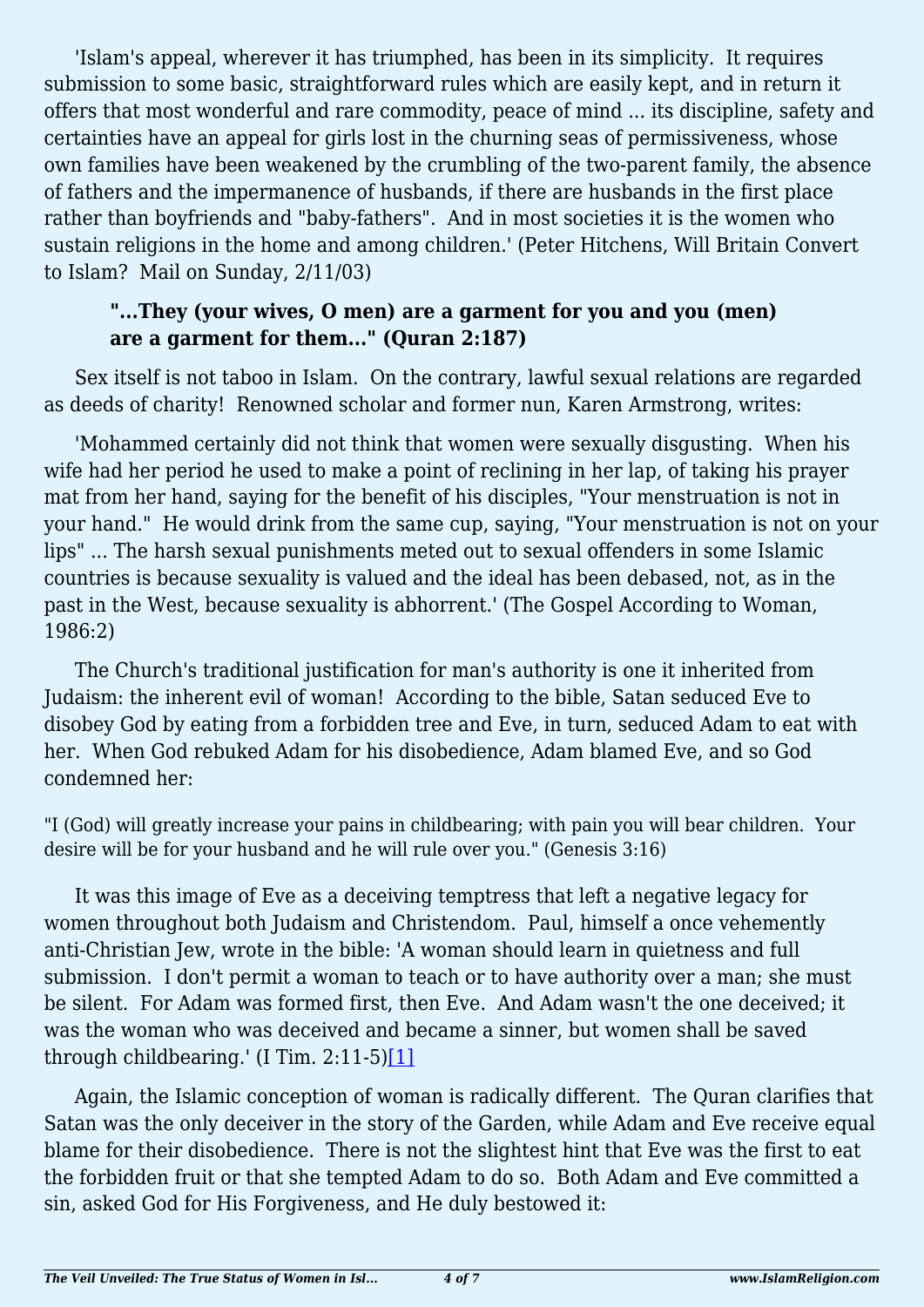### **"They said: 'Our Lord! We have wronged our own souls and if You forgive us not and do not bestow upon us Your Mercy, we shall certainly be lost." (Quran 7:22-23)**

Linguistically, the Quranic terms for 'womb' and 'mercy' are synonymous. This is because, rather than God's punishment, childbirth in Islam is seen as one of His countless blessings. Besides, the notion that God condemns the innocent is quite blasphemous! And, while Christianity holds every newborn baby to be a sinner - the fruits of its mother's punishment, Islam teaches that all children are born innocent and sinless upon the *fitra*: a natural monotheistic and righteous disposition. Hence, one who embraces Islam is said to revert back to their natural religion. It is only the child's immoral upbringing that converts it into a rebellious sinner.

# **"Whosoever works evil will not be requited except with its like; and whosoever works righteousness, whether male or female, and is a true Believer, such will enter Paradise, wherein they will have provision without limit." (Quran 40:40)**

Paul's words, earlier, also show how Eve's sin was used to justify limiting women's educational aspirations. In Islam, however, women are equal to men in the pursuit of knowledge. The Prophet said:

"The seeking of knowledge is compulsory upon every (male or female) Muslim." (*Ibn Maja*)

Furthermore, the most honored position one can reach in Muslim society is that of a scholar [Islam has no Priesthood]. The Prophet's wife, Aa'isha, from whom leading Companions acquired knowledge, is but one example of learned women who continue to greatly influence Islamic society. As were several female teachers of the celebrated sage, warrior and master of the Islamic sciences, Ibn Taymiyya (d. 1328).

# **"...Are those who know equal to those who know not? It is only those with understanding who will remember." (Quran 39:9)**

#### <span id="page-4-0"></span>Endnotes:

[\[1\]](#page-3-0) The Church's founding fathers, men who formulated Christian belief and canonized the Bible, supported this view: 'Don't you know that you are each an Eve?' God's sentence on this sex of yours lives in this age: the guilt must of necessity live too. You are the Devil's gateway: you are the unsealer of the forbidden tree: you are the first deserter of the divine law: you are she who persuaded him whom the devil wasn't valiant enough to attack. You destroyed so easily God's image, man. (St. Tertullian)

"Woman is a daughter of falsehood, a sentinel of Hell, the enemy of peace; through her Adam lost paradise." (St. John Damascene)

'God created Adam Lord of all living creatures, but Eve spoiled it all. Women should remain at home, sit still, keep house and bear children. And if they (women) grow tired or, even, die (from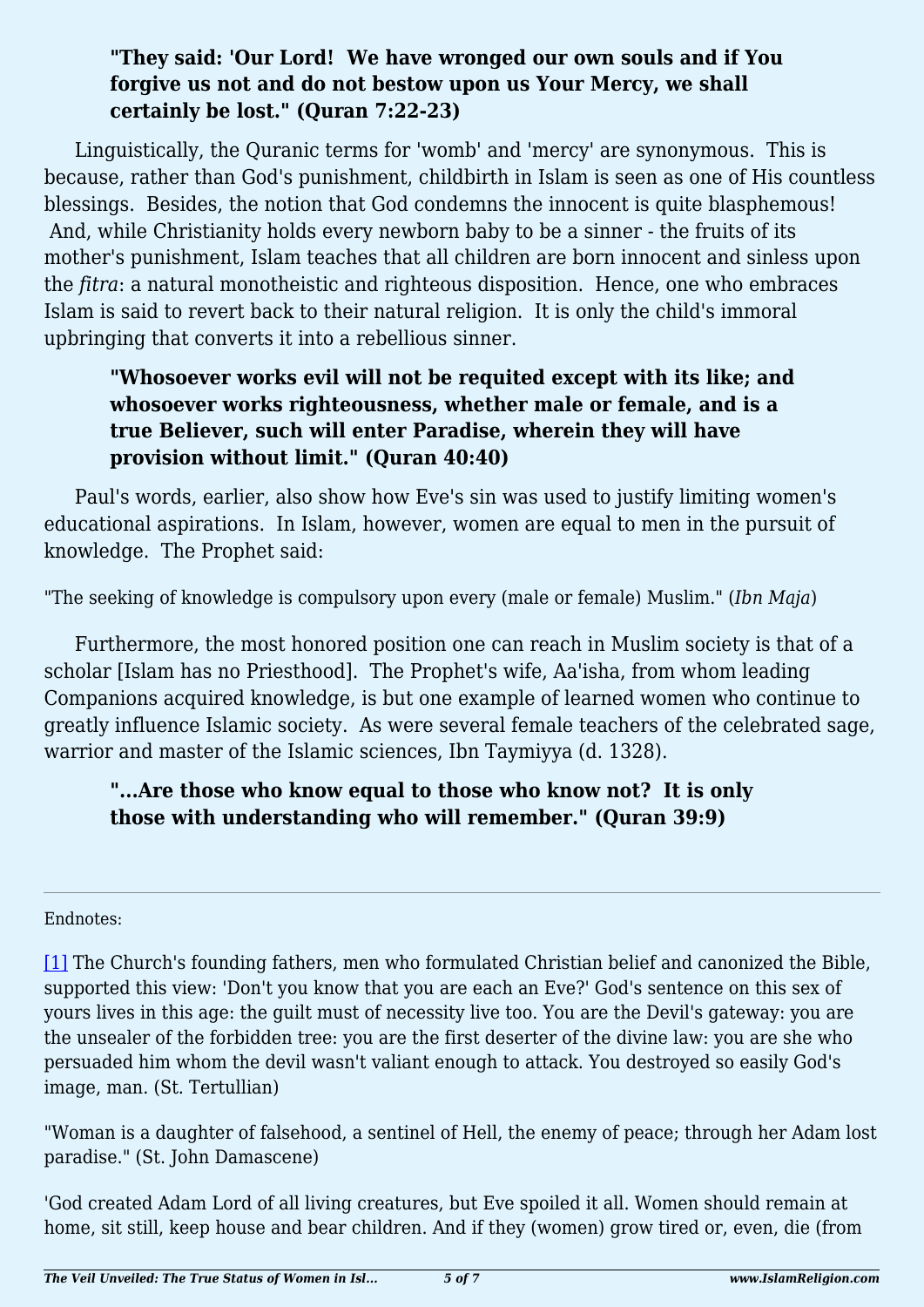giving birth), it does not matter. Let her die from in childbirth; that's why they are there.' (Martin Luther).

# **The Veil Unveiled: The True Status of Women in Islam (part 3 of 3)**

**Description:** The veil and its meaning in Islam and the Judeo-Christian tradition, as well as a brief look at the Islamic stance towards women. Part 3: Status of women in some Muslim countries, why 'free' Western women are turning to Islam, and a brief look at some of the rights Islam granted to women.

By AbdurRahman Mahdi, www.Quran.nu, (edited by IslamReligion.com) Published on 23 Mar 2006 - Last modified on 22 Jun 2010

Category: [Articles](http://www.islamreligion.com/articles/) >[Current Issues](http://www.islamreligion.com/category/83/) > [Women](http://www.islamreligion.com/category/101/)

Many of the resurgent pre-Islamic cultural practices that have tragically come to be associated with Islam, such as forced marriages, female genital mutilation, bridal (as opposed to groom-paid) dowries, honor killings and the criminalization of rape victims, only resurfaced following the disruption caused by colonialism and the resulting disconnect between the common Muslims and their sources of knowledge. It is always the learned scholars of Islam, men and women, who are the first victims of any imperialist purge. Nevertheless, in light of the Quran and Sunnah, the veil of misinformation cloaking the true status of women in Islam is easily removed. Moreover, Islam continues to grow faster than any other way of life with women, accounting for some 75% of all European and American reverts - ironic, given the widespread Western prejudice that 'Islam oppresses women!

'Westerners despairing of their own society - rising in crime, family breakdown, drugs and alcoholism - have come to admire the discipline and security of Islam. Many converts are former Christians, disillusioned by the uncertainty of the church and unhappy with the concept of the Trinity and the deification of Jesus.' (Lucy Berrington, "Why British women are turning to Islam", Times, 9/11/93)

These women have acknowledged the same truth that led the Christian Negus of Abyssinia to embrace Islam following a speech in which the Companions informed him: **'God's Messenger forbade us to speak evil of women.'** (*Ibn Hisham*)

## **"Verily, those who slander chaste women; innocent unsuspecting believing women: they are cursed in this world and the next. And for them will be a great torment." (Quran 24:23)**

Today, many nuns and devout women of the Orthodox, Catholic, Near Eastern and African churches still wear the Christian veil. The Muslim woman too wears her *hijab*, declaring her faith in humility and servitude before God. Only those given divine sanction - her immediate family and other believing women - may view her bodily beauty. In effect,